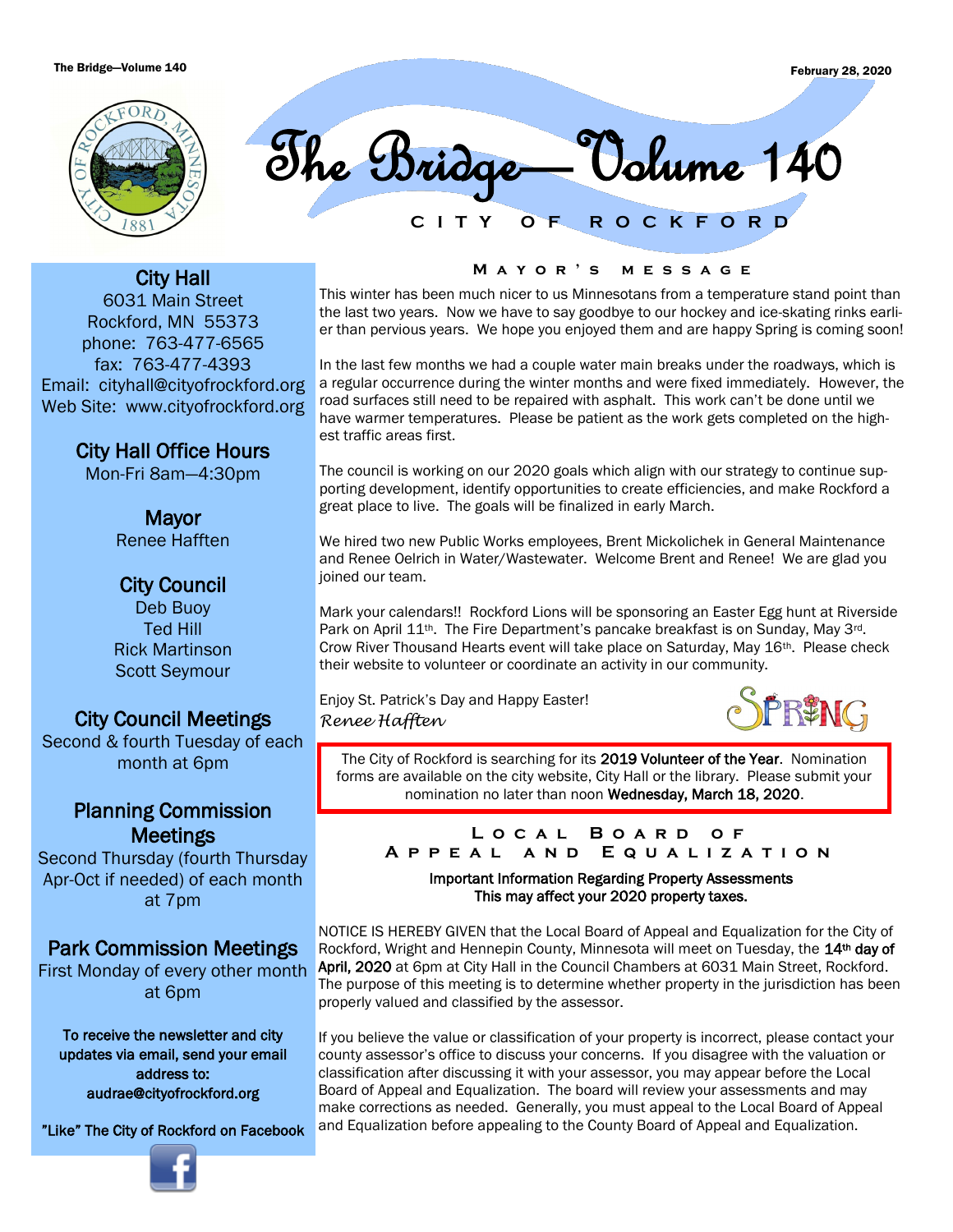My name is **Brent Mickolichek** and I recently joined the Public Works staff. My previous experience is in the Public Works, Water / Wastewater Department and I also served as a firefighter. All of my previous experience I feel will be a benefit working in the City of Rockford. I just want to say I am pleased to be here and hope to get to know all of you.





My name is Renee Oelrich and I'm originally from St. Cloud/Clearlake area. I started my career in 2001-2007 at the City of Minneapolis water facility, worked in the City of Le Sueur water and wastewater in 2007-2015, and worked in the City of Mankato water and wastewater in 2015-2019. "I'm looking forward to further my career in Rockford, where the variety of the job will enhance as well as challenge my experience, knowledge and career goals." In my spare time, I enjoy family gatherings, plays and shows of all genre, and road trips around the tri state area with my camera, bike and boots.

## **CLEAN UP DAY & FOOD SHELF COLLECTION**

Clean Up Day and Food Shelf Collection will be held Saturday, May 2nd (8am-noon) at Public Works - 6551 Utility Dr. Items MUST be sorted if you want volunteers to help unload. NO broken glass.

The following items will be accepted for a fee: scrap metal, household appliances, furniture items, electronics, tires, and fluorescent/compact bulbs. Fees and further details are available at City Hall or on the website.

- Compost/Yard Waste will be accepted at the compost site 8am-noon on Saturday.
- Household Batteries and Eye Glasses accepted year round at the Rockford Library-8220 Cedar Street.
- The City is UNABLE to collect Household Hazardous Waste at Clean-Up Day. Contact City Hall for other options of disposal.
- RiverWorks Thrift Store will be open to collect gently used items. A contribution receipt will be provided for your records.

#### Donate 10 non perishable food items or \$10 to the RiverWorks Food Shelf on May 2nd and receive \$5 off your 2020 clean-up day total!

## **R o c k f o r d F i r e D e p a r t m e n t**

The Rockford Fire Department is always looking for NEW members. Paid on call. No experience needed. Training will be provided. Applications are available at City Hall or online at: www.cityofrockford.org

Rockford Fire Auxiliary Members WANTED. This group meets the 3rd Tuesday of the month. If interested in joining, contact Deb Buoy at 612-760-8755.

## Pancake Breakfast and Raffles-Sunday, May 3, 2020 at the Fire Station (7am-noon)

#### Rockford Fire Department gets new command Vehicle

On February 11, 2020 the City Council approved the purchase of a 2010 Chevrolet Tahoe for use as a command vehicle by the Rockford Fire Department. Fire Chief Ben Sanderson is seeing bids for purchasing safety lights to mount on the vehicle.

The Tahoe has a heavy-duty police package that enables it to handle high rates of speed. The Tahoe is already painted in fire department colors. The vehicle will need to be equipped with sirens, lights and medical equipment.

The Rockford Area Seniors meet the 2nd Monday of each month at different locations. Attend and find out more information about activities or call Marilyn Blake (763) 331-5896. Membership is \$10 per year. Upcoming meetings:



- Monday, March 9th-Delano Senior Center
- Monday, April 13th-Riverside Park
- Monday, May 11th-Delano Senior Center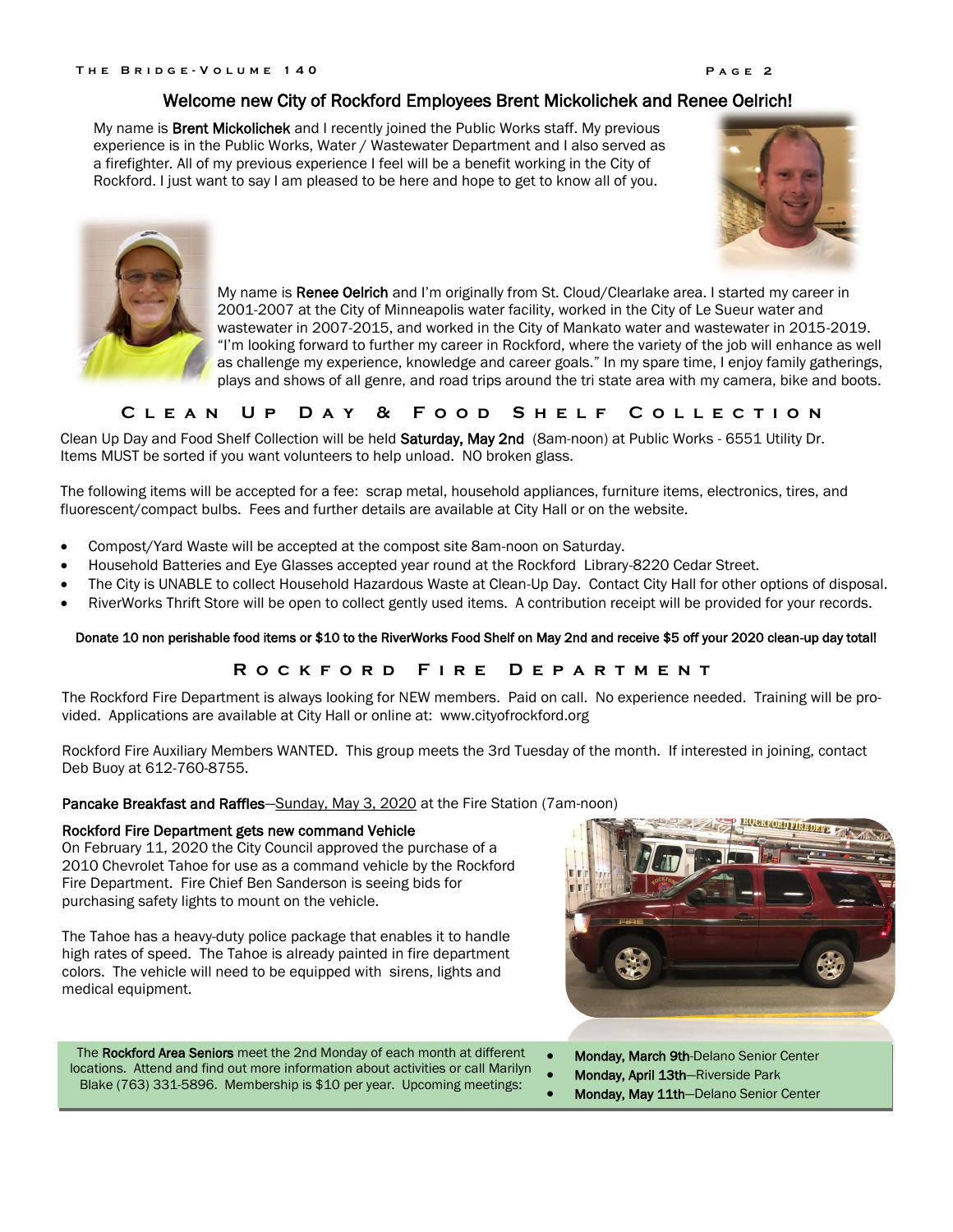## *Flushable Wipes Causing Sewer Problems*

 Next time you decide to flush that flushable wipe down the toilet, you may want to reconsider. Happening more often than not, sewers are becoming clogged after the pre-moistened towelettes being packaged as "flushable" are being tossed down the commode.

We've all seen them, and chances are we've used them, but many plumbers are finding out that these so-called flushable wipes are becoming a reason for backups in city plumbing systems.

 Just because something tells you to flush it, doesn't necessarily mean it's "flushable." Premoistened wipes are particularly different than regular toilet paper.

These wipes are not biodegradable and don't break down after being flushed.

 Many tests have been done to see if the word "flushable" can really be associated with these certain types of wipes. Most studies found that most wipes were found intact miles away from where they were flushed, with only minor tears and rips.

 As wipes continue to contribute to blockages in city sewers, crews are being sent to unclog the pipes and pumps, eventually costing more money to fix the problem.

However, as money gets spent, people are still flushing these wipes down the toilet. Wipes do cater to the consumer by being efficient and convenient but flushing them down the toilet may be a mistake.

 Wastewater authorities say wipes may go down the toilet, but even many labeled flushable aren't breaking down as they course through the sewer system. That's costing some municipalities millions of dollars to dispatch crews to unclog pipes and pumps and to replace and upgrade machinery. The problem got worldwide attention in July when London sewer officials reported removing a 15-ton "bus-sized lump" of wrongly flushed grease and wet wipes, dubbed the "fatberg."

The complaints have prompted a renewed look at solving the problem.

The Association of the Nonwoven Fabrics Industry, the trade group known as INDA, recently revised voluntary guidelines and specified seven tests for manufacturers to use to determine which wipes to call flushable. It also recommends a universal do-not-flush logo — a crossed-out stick figure and toilet — be prominently displayed on non-dispersible products.

The wastewater industry would prefer mandatory guidelines and a say in what's included but supports the INDA initiatives as a start. Three major wastewater associations issued a joint statement with INDA last week to signal a desire to reach a consensus on flushability standards.

Please choose to not flush any other items down your toilet drains that are not a number #1, a number #2, and regular toilet paper.

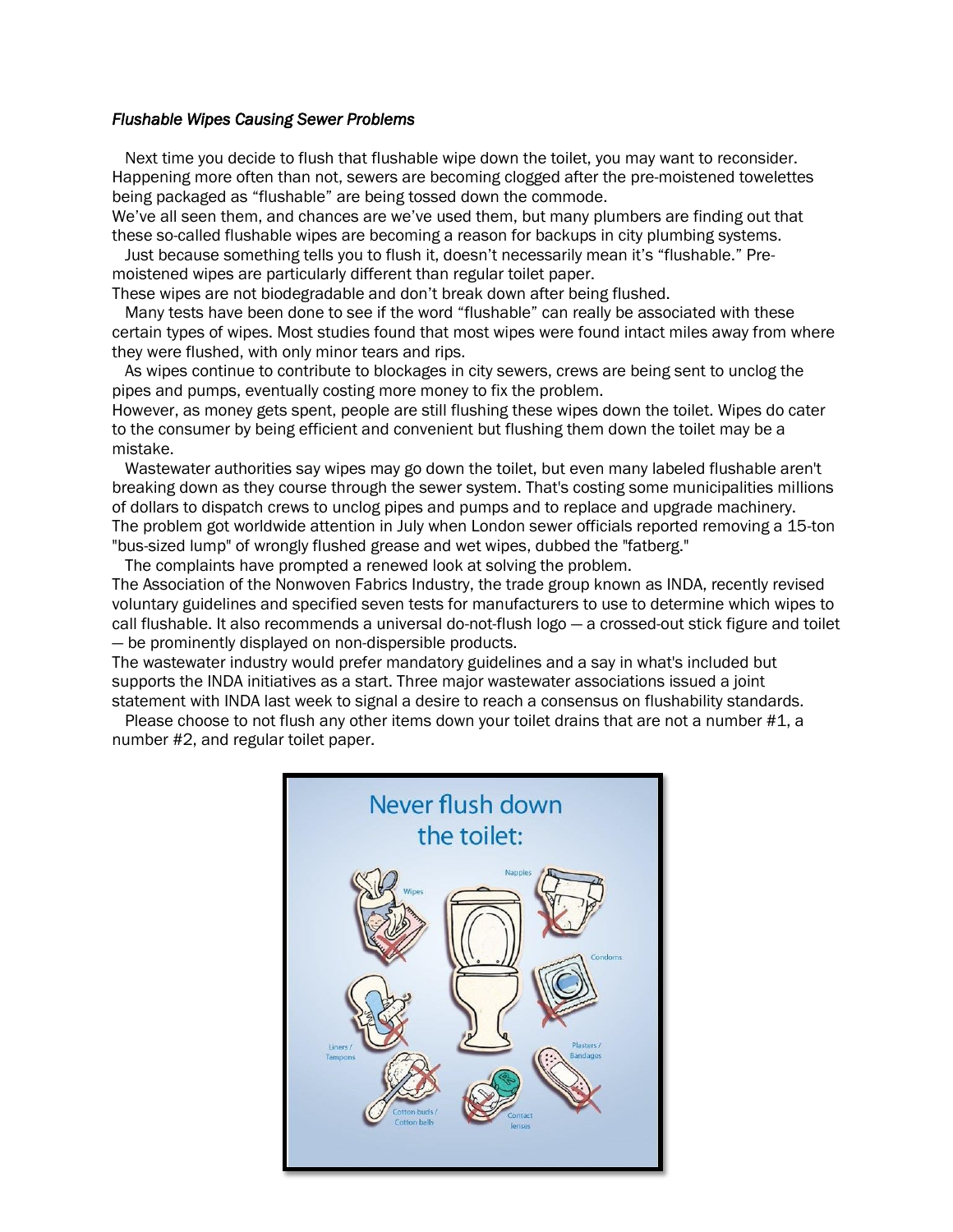## *Protecting Drinking Water Sources in Minnesota*  Source Water Protection

 The job of a public water supplier (PWS) is to supply safe and affordable drinking water to their customers. This involves protecting the drinking water source from contamination and other risks. A PWS identifies and manages risks as part of MDH's Source Water Protection program. Partners often include state agencies, local government, citizens, and natural resource professionals.

 Source water protection plans are a tool to keep drinking water clean and abundant for generations to come. As of 2019, protection plans in Minnesota covered:

- 94% of people's drinking water at home supplied by a PWS
- Over 600 communities
- Approximately 1.2 million acres of land (3% of state land)

 MDH tailors source water protection requirements and recommendations for public water suppliers (PWS). The intent is that source water protection is doable and meaningful for all communities. Considerations include the population served, regulatory protections in place, and natural protections offered by the geology and soils.

 MDH will contact a PWS when staff are ready to start the planning process or amend a plan. MDH provides plan development assistance for all PWS in the wellhead protection program. Assistance varies depending on the size and type of the PWS. The basic requirements of developing and implementing a wellhead protection plan are:

- Delineate the Wellhead Protection Area (PDF) and determine the Drinking Water Supply Management Area (DWSMA). The DWSMA is the area on the land covering the groundwater that could flow to the well within 10 years.
- Conduct a vulnerability assessment (PDF) to determine how protected the water supply is. Vulnerability factors in the geology and well construction. Conceptual models of wellhead protection areas in a High Vulnerability with Direct Surface Water-Groundwater Interaction Setting (PDF) and a Low Vulnerability Setting (PDF) can help illustrate this concept.
- Groundwater Model Calibration Policy (PDF)
- Inventory potential sources of contamination and other threats within the DWSMA.
- Identify activities to reduce the risk from potential sources of contamination and other threats to the water supply.
- Develop a plan for an alternative supply in case of contamination or mechanical failure.
- Report on plan progress to MDH.
- Vulnerability Assessment Parameters Factsheet (PDF)
- Land Cover and Associated Potential Contaminants Sources (PDF)

 All PWS supplying groundwater must manage the land adjacent to their wells. The 200-foot radius around the well is the Inner Wellhead Management Zone (IWMZ). MDH conducts an IWMZ survey with public water suppliers during the wellhead protection planning process (for community systems) or during a sanitary survey (for noncommunity systems). The results of the survey are in the wellhead protection plan or the sanitary survey. Public water suppliers who have had an IWMZ survey conducted must:

- Maintain the isolation distances defined in the state Well Code (Minnesota Rules, Chapter 4725) for proposed potential sources of contamination.
- Monitor existing potential sources of contamination that do not comply with the isolation distances defined in the state Well Code.
- Implement wellhead protection measures for potential contaminant sources in the Inner Wellhead Management Zone.

 In-depth information can be found on the MDH website about Source Water Protection and Wellhead Protection Programs, Laws and Rules.

[www.health.state.mn.us/communities/environment/water](http://www.health.state.mn.us/communities/environment/water)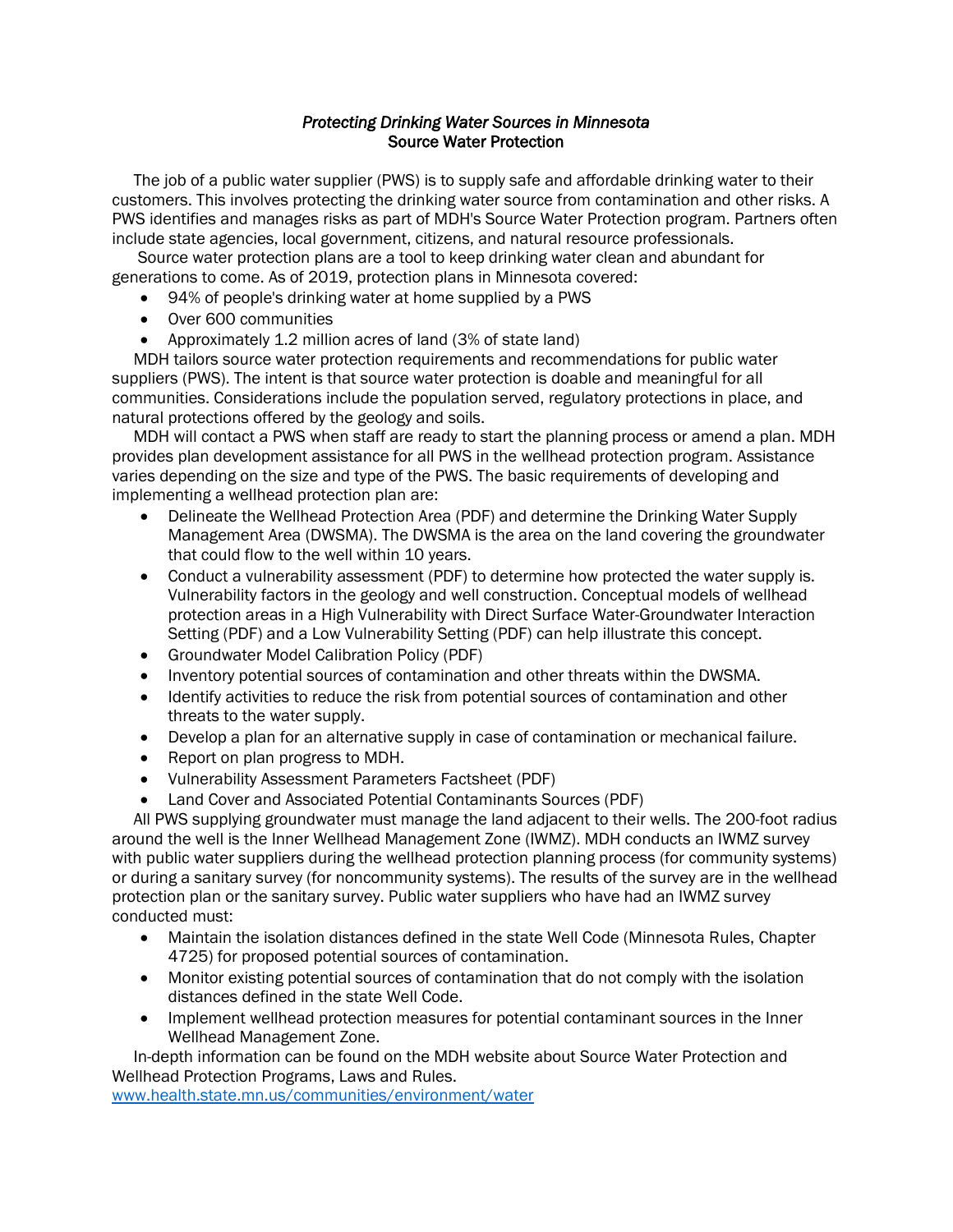

## *Sharing love and faith by gathering and serving in our communities to address Health, Habitation and Hunger.*

Save the date! Thousand Hearts Crow River Serve Day is *Saturday, May 16, 2020*. This year's format has all projects running in the morning followed by lunch and short program at the Lions Building in Riverside Park, Rockford. The Signature Projects we are known for remain: Elmwood Cemetery, Riverside Park, Ames-Florida-Stork House, Rockford Schools, Kids Against Hunger, Food Drive for RiverWorks Food Shelf, Red Cross Blood Drive, Eyeglass Collection for Rockford Lions and many more! Kids activities in the park are also included. Join over 300 volunteers who serve our Community on May 16! Please be sure to follow Thousand Hearts Crow River Serve Day on Facebook, visit their website [www.thousandhearts.weebly.com](http://www.thousandhearts.weebly.com) or email [annette](mailto:annettetryon@gmail.com)[tryon@gmail.com.](mailto:annettetryon@gmail.com)

## RiverWorks Food Shelf

It is time for the Minnesota Food Share March Campaign! For every pound of food donated and every dollar collected, along with the number of clients served in March, the MN Food Share will provide free dollars that can be used to purchase food.

8230 Cedar Street , Rockford

www.riverworksonline.org (763) 477-6098

# **Rockford-Greenfield Area**

Chamber of Commerce

The chamber invites all the businesses from the surrounding area to attend. www.rgchamber.wixsite.com/rgchamber

- March 12th Meeting at Rockford Community Center located at 7600 County Road 50, Rockford. Networking starts at 11:30am with lunch and program at noon. Cost \$15 members and \$20 non-members. Email RSVPs to: rockfordgreenfieldchamber@gmail.com
- April TBD Evening Tax Mixer. Join in for networking and fun as we celebrate the completion of tax season. Email RSVPs to: rockfordgreenfieldchamber@gmail.com
- May 14th Meeting at Wright-Hennepin Electric located at 6800 Electric Drive, Rockford. Networking starts at 11:30am with lunch and program at noon. Cost \$15 members and \$20 non-members. Email RSVPs to: rockfordgreenfieldchamber@gmail.com

## **R o c k f o r d A r e a H i s t o r i c a l S o c i e t y**

The Ames-Florida-Stork House is located at: 8131 Bridge St Phone (763) 477-5383 Email: storkhouse@cityofrockford.org www.storkhouse.org

The Roaring 20's Returns—Saturday, March 7, 2020 (7pm-10:00pm) Pig on the Porch (formerly Axels) in Loretto Tickets \$29 each in advance or \$35 at the door (limited amount of tickets available)

Memorial Day -Monday, May 25th (following the Memorial Day Program) Meet the People come meet some of our ancestors interred at the Elmwood Cemetery following the Memorial Day Parade; AND Pie & Ice Cream Social (11am-3pm)

## **R o c k f o r d L i b r a r y**

Located at 8220 Cedar Street (763) 477-4216. For more information see their website: www.griver.org Highlighted Events:

Ferdig Fridays Music Recital-March 6th, April 3rd, and May 1st (3:30-4pm) Pebbles and Scribbles—March 12th (5-6:30pm) Rockford Friends of the Library– March 7th, April 4th and May 9th (8:30-9:45am) Spring Equinox Animal BINGO—March 26th (4-5pm) Henna Tattoo Workshop-April 14th (6-7:30pm) Lorna Landvik Author Visit—April 21st (6:30-7:30pm) Rockford Friends of the Library Book & Bake Sale- April 27th to May 1st (during library hours) \*\*Book donations accepted year round\*\* Sensory Bottles-May 6th (4-5 pm)

Dry Sand? No! Wet Sand? No! Kinetic Sand? Yes! Round Two—May 14th (6-7pm)

*Contact the library for more details regarding these events*.